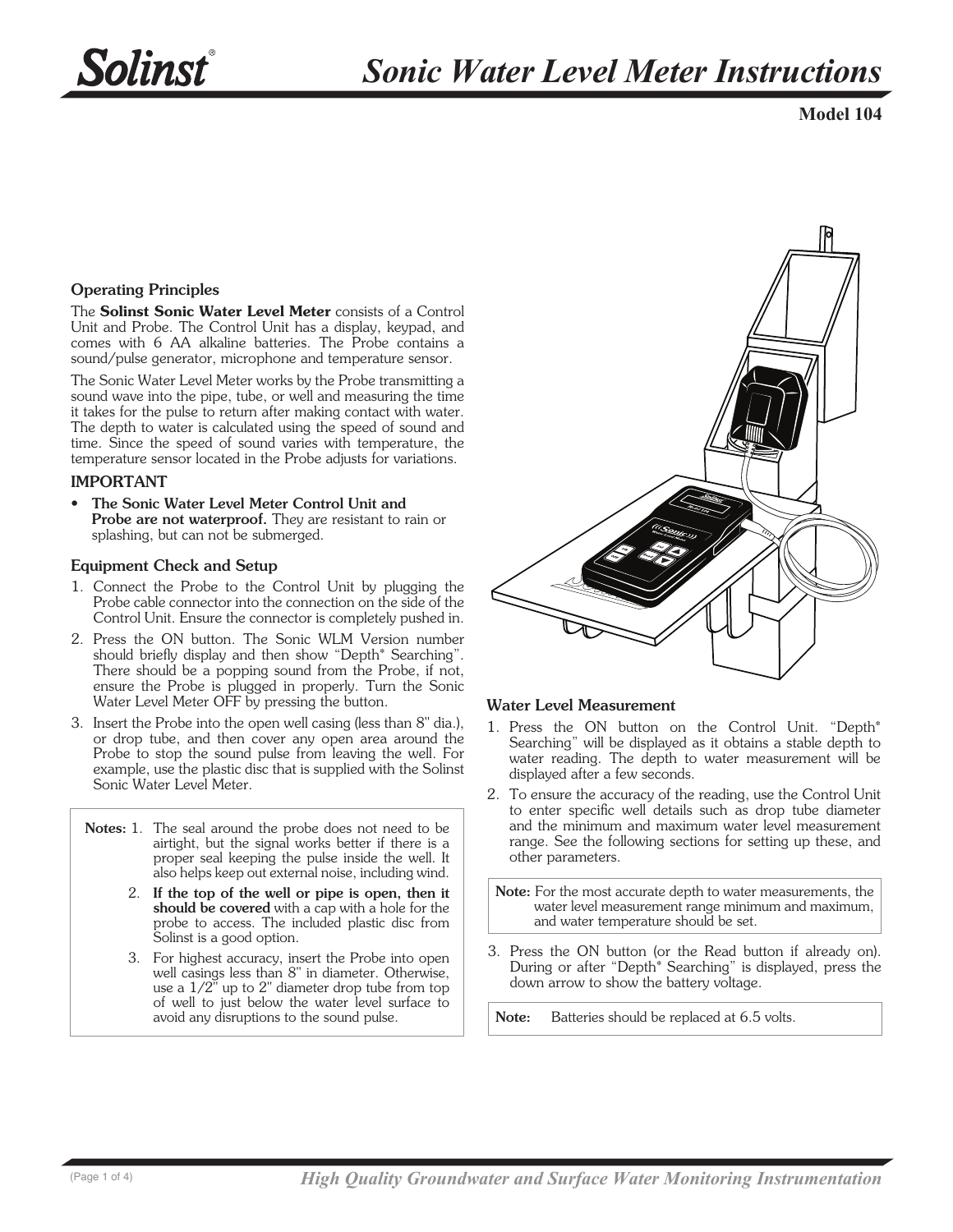# Setting Measurement Parameters

- 1. Press the Set button repeatedly to scroll through the various settings (see page 2 for available set modes).
- 2. Use the up and down arrow buttons to change a setting.
- 3. When the desired setting is reached, press the Set button to save and advance to the next setting, or press Read to display the depth to water measurement.

## Available Set Modes:

When the Set button is pressed, the Sonic WLM version number is displayed. Press the down arrow to read the Serial Number of the Sonic Water Level Meter.

WL Range Min (m/ft): Set the minimum range to start detecting. Setting a minimum range can also help ignore interferences at a specific depth. E.g. if the well casing ends at 10 m and your water level is below that at about 20 m, then the minimum range could be set to 15 m to ignore any reflection at 10 m. See "Well Obstruction" and "Depth to Water" considerations.

WL Range Max (m/ft): Set the maximum depth from which the Probe will listen for a returning pulse. If the approximate depth to water is known, don't set the Meter to listen for the returning pulse longer/deeper than required. A longer range gives less frequent returning pulses and increases the possibility of interference. A shorter range means more frequent pulses returning to the probe. See "Depth to Water" considerations.

In general, knowing the approximate water level before measuring allows you to set a minimum depth to start detecting, and a maximum depth to listen for the returning pulse. E.g. if depth to water is usually between 8–9 m, set your minimum to 7 m and your maximum to 10 m for higher accuracy.

Water Temp (°C/°F): Manually set the estimated temperature of the water inside your well. With the air temperature automatically detected by the sensor in the Probe, the two temperatures are used to calculate the speed of sound and therefore, the distance. Note: The distance error is small for variations in temperature, about 1% for a 10 ºF (5.6 ºC) temperature error.

**Drop Tube Dia** (cm/in): Set the drop tube diameter. This compensates for a reduced sound speed in tubes smaller than 5 cm (2") in diameter. The options for this setting are: >5 cm, 5 cm, 4.4 cm, 3.8 cm, 3.2 cm, 2.5 cm, 1.9 cm and 1.3 cm (>2", 2", 1.75", 1.5", 1.25", 1", 0.75", 0.50").

The following are the recommended maximum depths for each drop tube diameter: 1.3 cm to 120 m, 1.9 cm to 180 m, 2.5 cm to 300 m, 5 cm to 600 m (0.50" to 400 ft, 0.75" to 600 ft, 1" to 1,000 ft, 2" to 2,000 ft).

MP Offset (cm/in): Set the offset of the probe position from ground level – the zero point is the tip of the Probe. E.g. if the probe is inserted into a well cap that extends 75 cm above the ground. Then enter 75 cm for the offset. This will automatically be deducted from the depth reading. The value can be negative if the probe is installed on a casing below ground level.

Units: Select the measurement system for the data. The options are Metric for meters, centimeters, and degrees Celsius, or Eng ft for feet, inches, and degrees Fahrenheit.

Power Mode: Set in Normal or Power save mode. When in Normal mode there is an auto off after 15 minutes. When in Power save mode, there is an auto off after 3 minutes.

Contrast: Set the contrast level on the LCD screen from 0 (brightest) to 10 (dimmest).

Factory Reset: Sets the Control Unit back to the factory default configuration. Press the up button to make the selection. All settings will be set to the default values in Metric.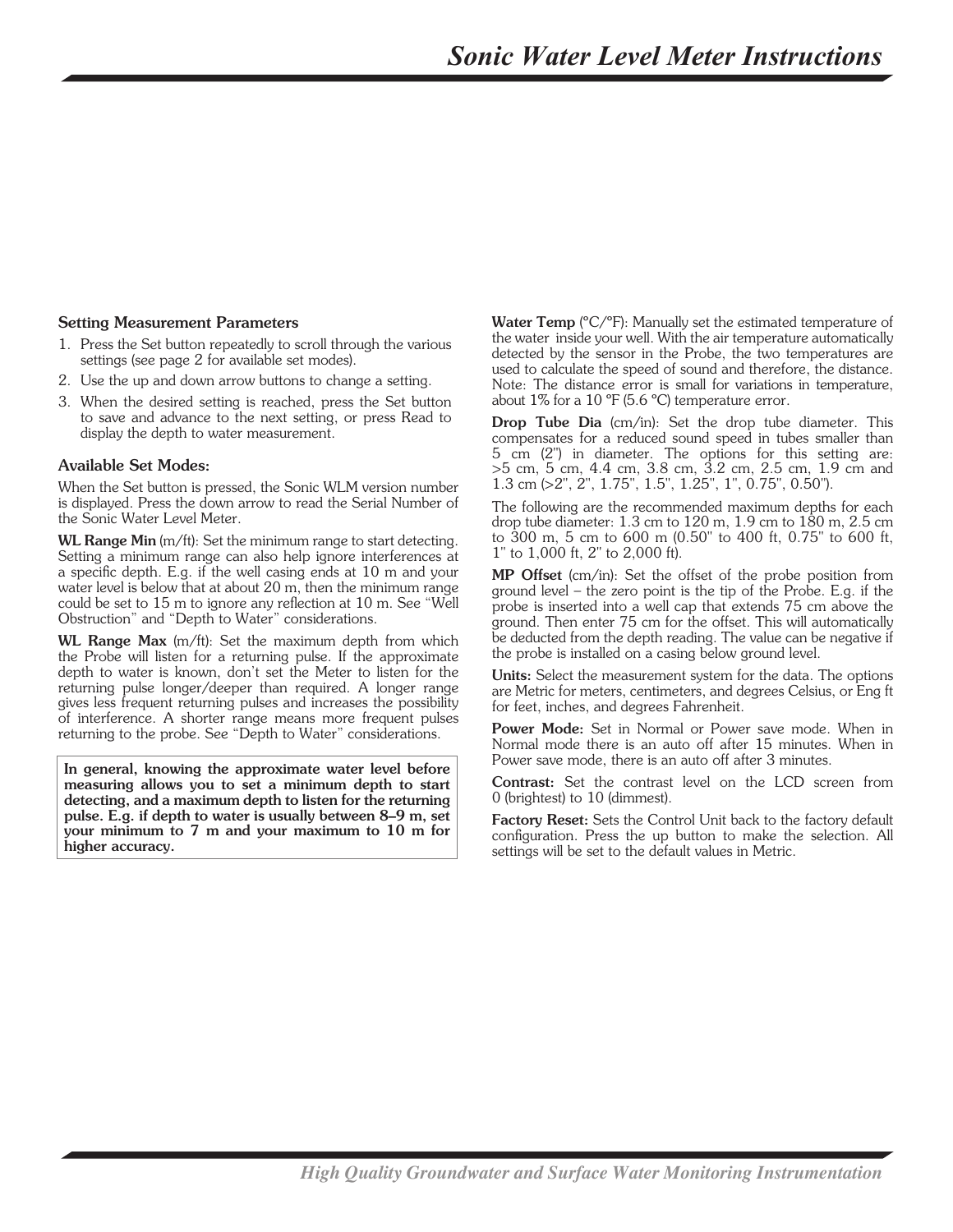## Other Operating Considerations



*Well Openings*



*Well Obstructions*



*Depth to Water*

#### Well Opening

The pulse generated by the Probe is an air pressure wave/low frequency sound wave. This is why there should be a good seal around the probe to prevent the air pressure from escaping an opening, which would result in not enough of the pulse going down the well. A good seal also prevents external noise, such as wind, from interfering with the signal.

#### Well Obstructions

The sound wave travels until it is disturbed. Each time it is disturbed by an imperfection in the well, some of the pulse is reflected, making the main pulse a little weaker. A complete imperfection, like the surface of the water, will reflect the entire remaining wave. Smaller obstructions, like tubing or wires, will not obstruct the pulse enough to affect the water level reading. However, larger interferences such as a small change in casing diameter, could reflect enough of the pulse to generate an erroneous reading. Setting a minimum detection range is helpful to ignore such interferences.

A drop tube should be used if there are more significant disturbances in the well, such as a large step-down in well casing diameter or perforated casing sections.

#### Depth to Water

The sound wave loses energy as it travels, and even more if the well casing is rough or porous. To compensate for this, the Probe increases its gain with time to listen for fainter signals. This can cause problems if the Probe listens for too long. The gain will get so high that pump noise or noise outside the well could outweigh the pulse. Therefore, the maximum range setting is available to tell the Probe how long to listen. E.g. if a pump is installed at 50 m, then set a maximum range of less than 50 m to avoid any interference from that depth.

In shallow wells, the sound wave bounces off the top and bottom of the well, so the pulse can bounce back and forth many times. E.g. in a well where the water level is at 2 m, the Probe would hear a reflection at 2 m, then again at 4 m, then 6 m etc., until the pulse gets weak enough to ignore. In this example, you would be able to see the multiple reflections by increasing the minimum range. When set to 3 m, the depth would read 4 m. When set to 5 m, it would read 6 m, etc. In this case, it may be helpful to leave a small leak at the probe to help dissipate the pulse.

#### Well Diameter

As well diameter increases, the strength of the sounds pulse weakens, therefore it is more susceptible to pump noise or interference from other imperfections. As such, wells larger than 8" in diameter should use a drop tube from top of well, to just below the depth to water for measurement.